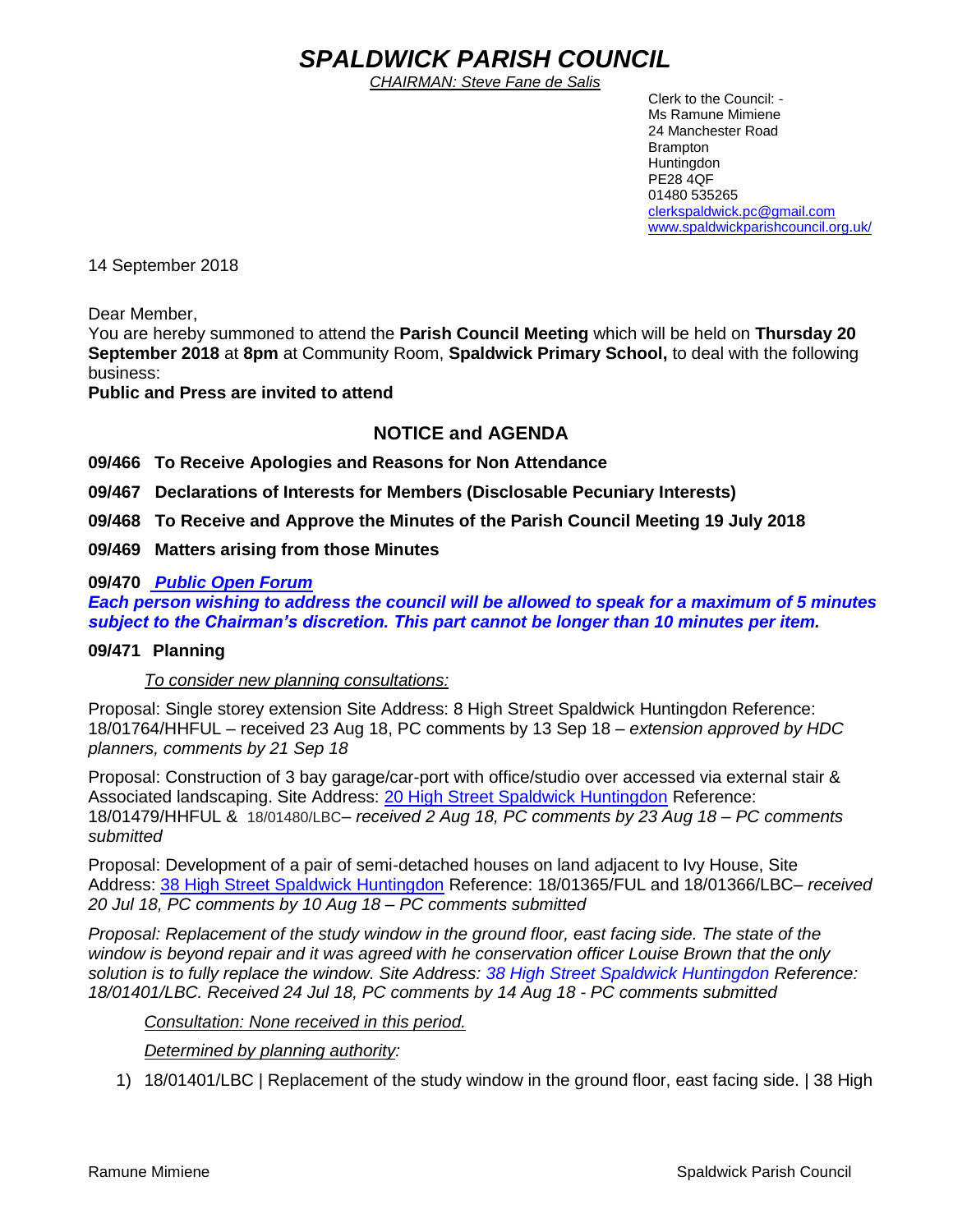# **09/472 To Review the amended Standing Orders issued in July 18 by NALC**

## **09/473 Finance**

09/473.1 Internal Auditor's report and checklist, further outcome

09/473.2 To note updated Cashbook as at 31 Aug 18

09/473.3 Outcome re: Internet banking, Cllr G Smith

09/473.4 To Consider CIL Spending

09/473.5 To Consider suggested by CAPALC membership towards General Data Protection

09/473.6 To formally approve the payments already made as approved in principle at July PC and Chqs raised on 6 Aug 18:

| <b>Date</b> | <b>Cheque</b><br>No. | <b>Payee and Description</b>                   | Amount  |
|-------------|----------------------|------------------------------------------------|---------|
| 6 Aug 18    | 776                  | Clerk wages Aug 18                             | £183.90 |
| 6 Aug 18    | 777                  | Expenses on running cost of PC Aug 18          | £21.16  |
| 6 Aug 18    | 778                  | HMRC: Tax deductions from Clerk's Aug 18 wages | £28.80  |
|             |                      | Total:                                         | £233.86 |

#### 09/473.7 Expenditure for approval 20 Sep 18:

| <b>Date</b> | Chequ<br>e No. | <b>Payee and Description</b>                                                                                                                       | <b>Amount</b>                                      |
|-------------|----------------|----------------------------------------------------------------------------------------------------------------------------------------------------|----------------------------------------------------|
| 20/09/18    | 100780         | PCC: Grant towards churchyard maintenance, S137                                                                                                    | £150.00                                            |
| 20/09/18    | 100781         | Wages Sep 18                                                                                                                                       | £170.30                                            |
| 20/09/18    | 100782         | HMRC: Tax deductions Sep 18                                                                                                                        | £42.40                                             |
| 20/09/18    | 100783         | CGM: Reduce the hedge Ferriman Rd and reduce hedges and<br>shrubs on the grassed area adjacent to the PA Fuller Close                              | £278.40 (inc VAT<br>of £46.40)                     |
| 20/09/18    | 100784         | Wicksteed: Unaccompanied Inspection, detailed analysis report, Play<br>Area                                                                        | £72.00 (incl VAT<br>of £12.00)                     |
| 20/09/18    | 100785         | S Y Webb: Grass cutting in the village, 2 <sup>nd</sup> half payment                                                                               | £833.32                                            |
| 20/09/18    | 100786         | Reimburse Cllr G Smith re: submission of a planning permission<br>application for a new War Memorial                                               | £137.00                                            |
| 20/09/18    | 100787         | Anglian Water: payment for water supply at the Charity Field, (CIL<br>money used for this payment)                                                 | £to be confirmed                                   |
| 20/09/18    | 100788         | To reimburse Cllr S Fane de Salis for the payment made re: Statutory<br>Declaration as requested by the Solicitors regarding the community<br>Room | £5.00                                              |
|             |                | Total:                                                                                                                                             | £1,688.42 (Anglian<br>Water amount to be<br>added) |

**09/474 Dog fouling issue in the village,** outcome

**09/475 To Approve Equal Opportunity Policies and Safeguarding Adults and Children Policies**

**09/476 To Approve the Amended Standing Orders issued by NALC in July 2018 and adopted to PC use**

**09/477 General Data Protection Regulation (GDPR)** to consider:

09/477.1 Social Media and Electronic Communication Policy

09/477.2 Information & Data protection Policy

09/477.3 List of documents for Retention or Disposal

09/477.4 Subject Access Request Form